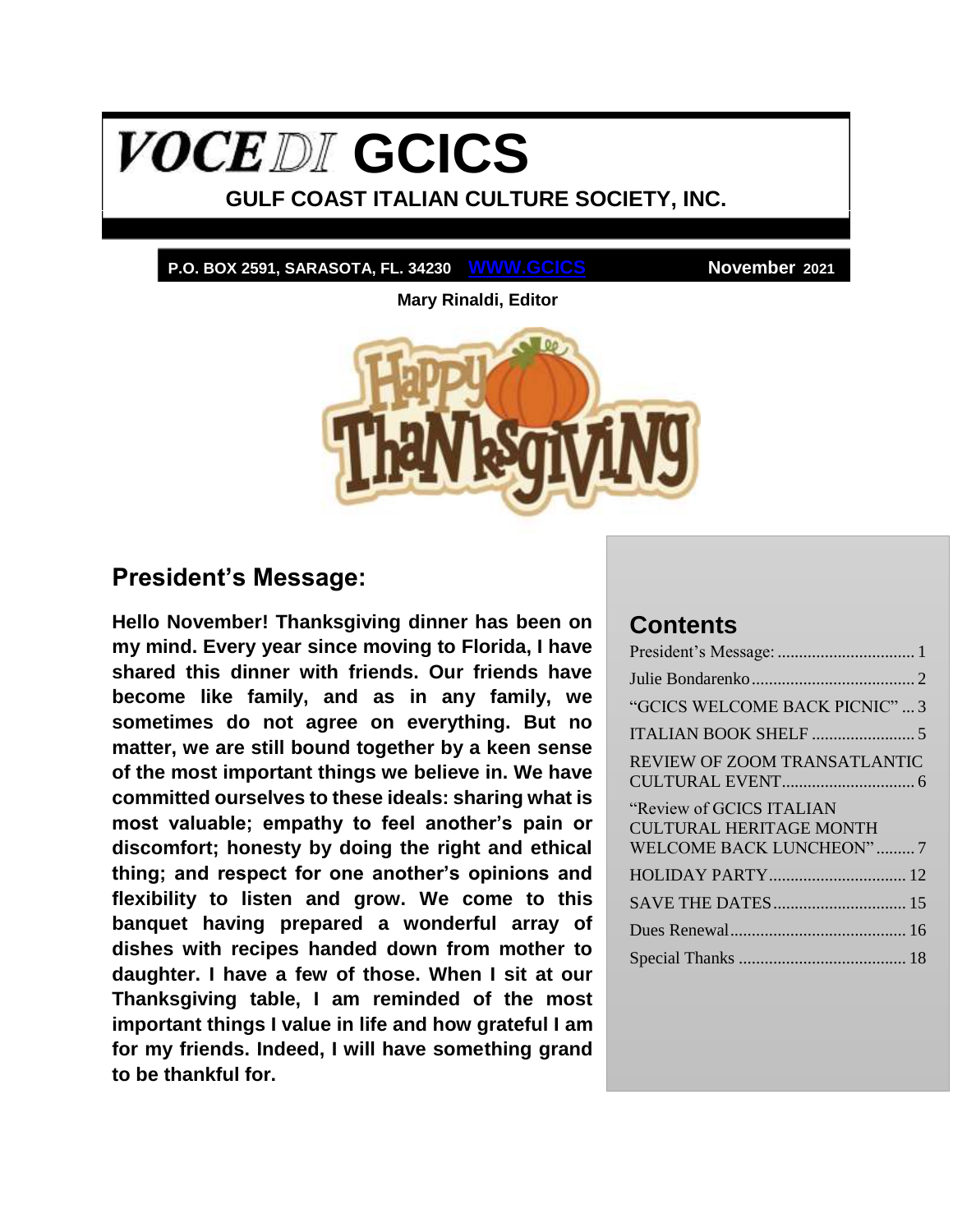**To my GCICS family, I hope you will feel this profound sense of thankfulness by appreciating one another especially because we share in the same beliefs of family and the friendships we value.**

**Our Welcome Back Luncheon was not only an opportunity to welcome members and snowbirds returning to Sarasota, but also was a celebration recognizing for the first time in eleven years an Italian American of the Year, Father Fausto Stampiglia. This energetic personality brought a blessing to our luncheon and at the same time an unexpected dose of humor needed as we were gathering for the first time in nineteen months "in person." It was an affirmation of our faith and the belief that all things eventually will heal. We can find strength no matter what befalls us with God's undying love for us.**

**It would be difficult to give a full accounting of Father's accomplishments in this message. There is much to say about his involvement in Sarasota and Manatee Counties as he encouraged and was responsible for new schools, churches, parishes, and help centers for the sick, the incarcerated and the poor. In this newsletter, we have included the Introduction of Father Fausto as well as the Official Citation recognizing Father's accomplishments that led to our bestowing on him the "GCICS 2021 Italian American of the Year" recognition. Father was presented with a certificate as well as a check to donate to his favorite charity.**

**The luncheon marked our introduction to GCICS's "new beginnings," for this was our first official event in person in more than 19 months. I want to thank Ellen Roderick for partnering with me in orchestrating the Welcome Back Luncheon. In closing, as I looked around the room I realized and took note of how many members attended, how many brought guests, and how many new members were present. It gave me a sense that we would once again be a strong Society, caring about one another and accomplishing our goals. I thank our Board because our success is dependent upon their work. I look forward to seeing all of you at upcoming events.**

<span id="page-1-0"></span>**Julie Bondarenko President**

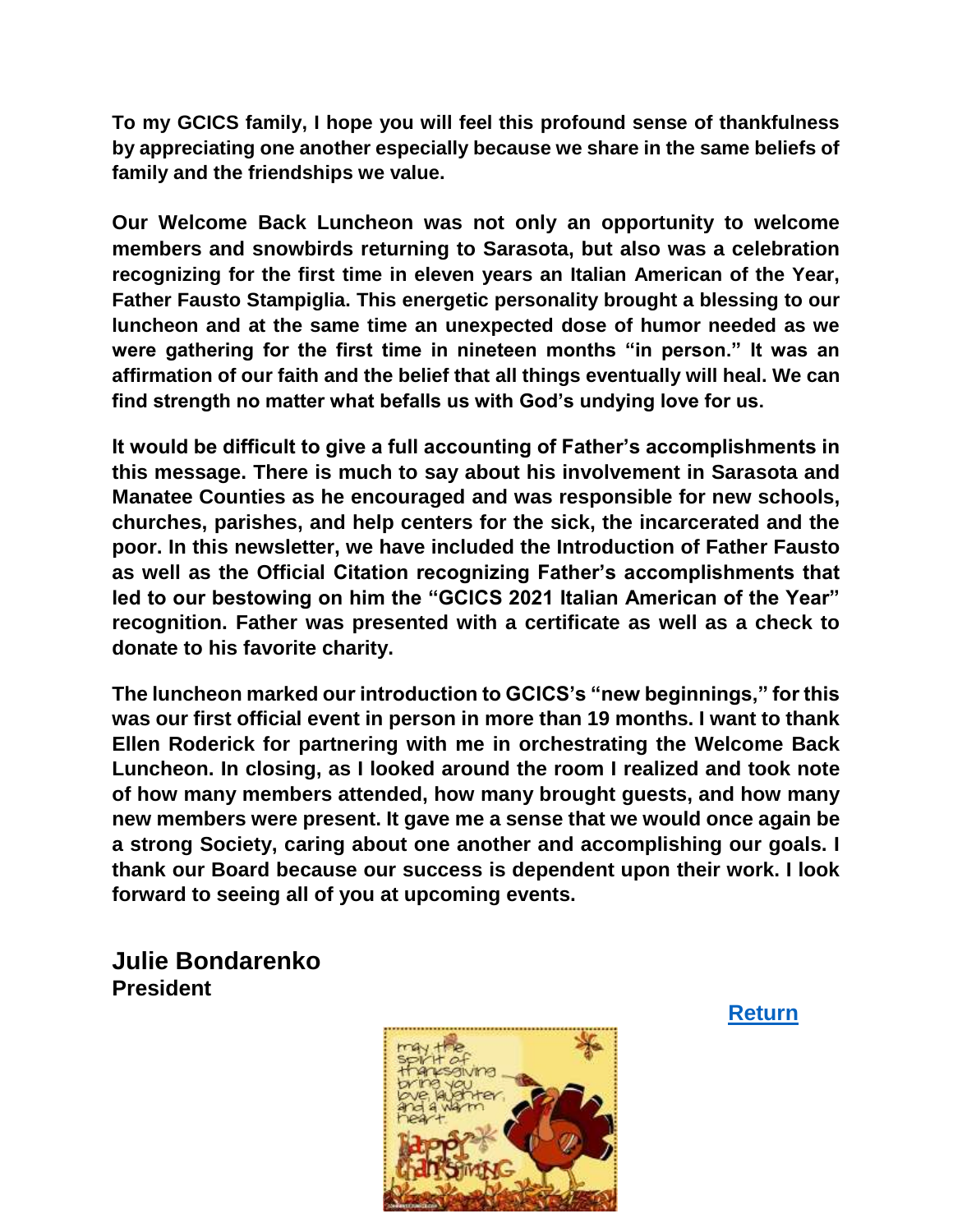## **"GCICS WELCOME BACK PICNIC"**

<span id="page-2-0"></span>**Sunday, November 7, 2021: 12:30-4:30 pm**



**Greetings All,**

**Background: At last, this is the announcement you had been told to expect in the last two Voce issues. Traditionally, our Society holds its welcome back bocce picnic the day after the Conservation Foundation holds its Fall Festival on the grounds where we maintain the bocce court. The Foundation has cancelled its 2021 festival which was to be held on November 6. This impacts us in that we will not have access to the many chairs and tables they graciously leave for our use the following day.**

**New Plan: The Picnic Committee recommended to the Board that we change the venue for just this year to a new location at the North Jetty Park in Nokomis. We have reserved the large pavilion which has many picnic tables undercover. The beach and restrooms are close by. We will attempt to delineate a makeshift bocce court and have a corn hole game for fun. This location is easy to find. After crossing the bridge to the Nokomis beaches, turn left and travel until the homes end. You will see a large sign on the right "North Jetty Park;" turn right into the parking lot. The pavilion is now visible to your left.**

**WHEN: Sunday, November 7, 12:30-4:30 pm**

**WHERE: North Jetty Park pavilion, Nokomis. Rain or shine**

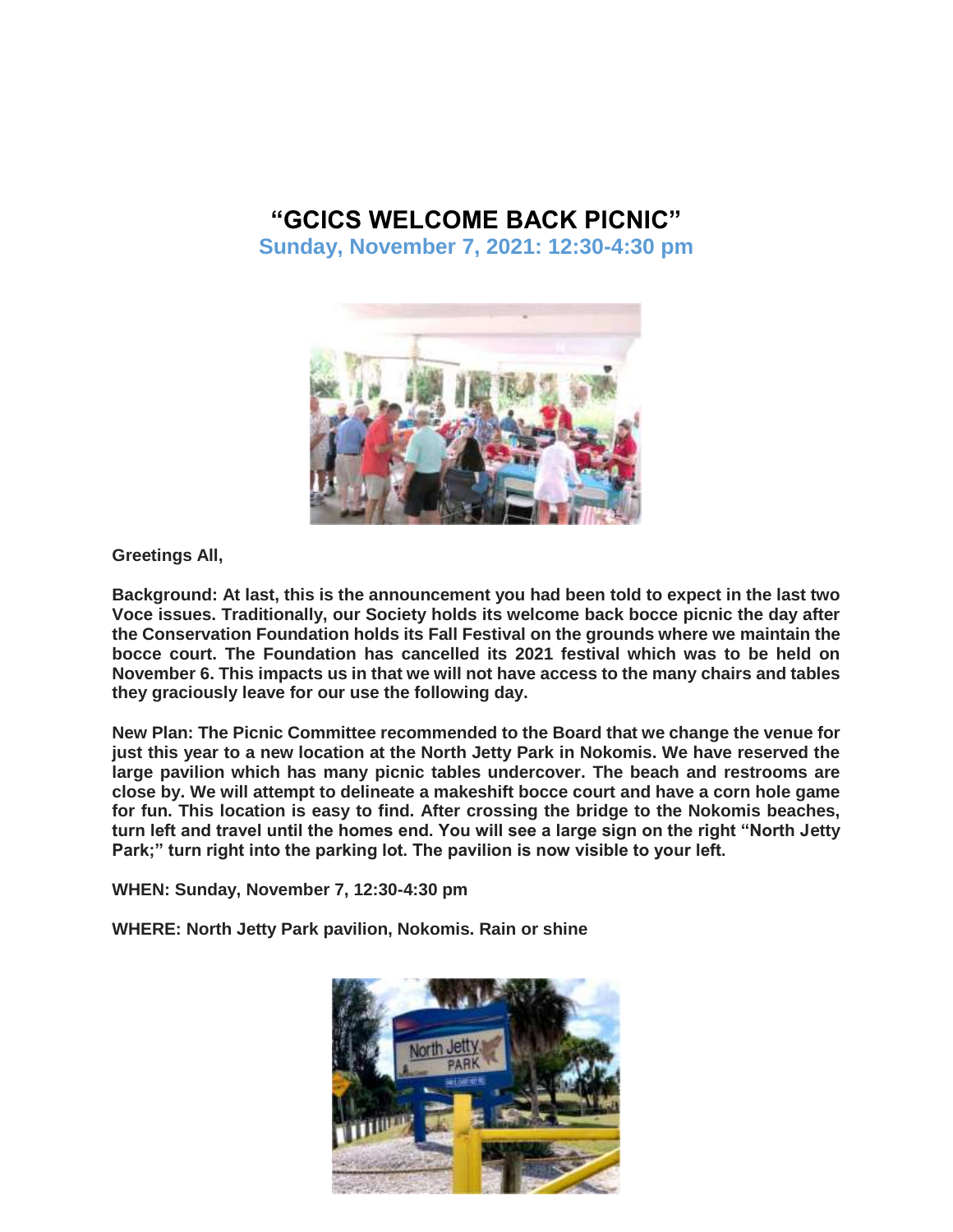**SEATING: Multiple picnic tables. Bring your own chair if you wish something more comfortable.**

**DRINKS: Alcohol is permitted. Bring whatever your personal beverages are. One restriction of Park Commission: no glass. Handle this the best way you can.**

**UTENSILS: We provide disposable plastic silverware. You are welcome to bring metal. We also will furnish disposable paper plates, napkins, and glasses.**

**FOOD: After many years we have found this system works! Each party brings whatever main course they themselves will enjoy. Each party is also asked to bring another item to share with the group. This can be an appetizer, a salad, or a dessert.**

**FEE: Hurray! NO charge! At last, we have an opportunity to be together outdoors at the beach. PLEASE COME and bring your smile!**

**RESERVATIONS: E-mail Tom at dorisntom@gmail.com or call 908-507-3048 to RSVP. We would like to be prepared!**



**COVID Precautions: As we continue to live amid the COVID pandemic, your Board strives to take all reasonable preventive measures when holding in-person affairs. You are asked to attend ONLY if you have been fully vaccinated (2 shots: Moderna or Pfizer; or 1 shot: J&J) and remain symptom-free. Per CDC, "in general, fully vaccinated people do not need to wear a mask outdoors; they might choose to wear a mask in crowded outdoor settings if they or someone in their household is immunocompromised." Your cooperation is appreciated. We want everyone to remain healthy in these unusual times and beyond. Understand that neither GCICS nor its directors are liable for health-related events at GCICS events or functions.**

**Thank you, Tom Hurban, Bocce Chair**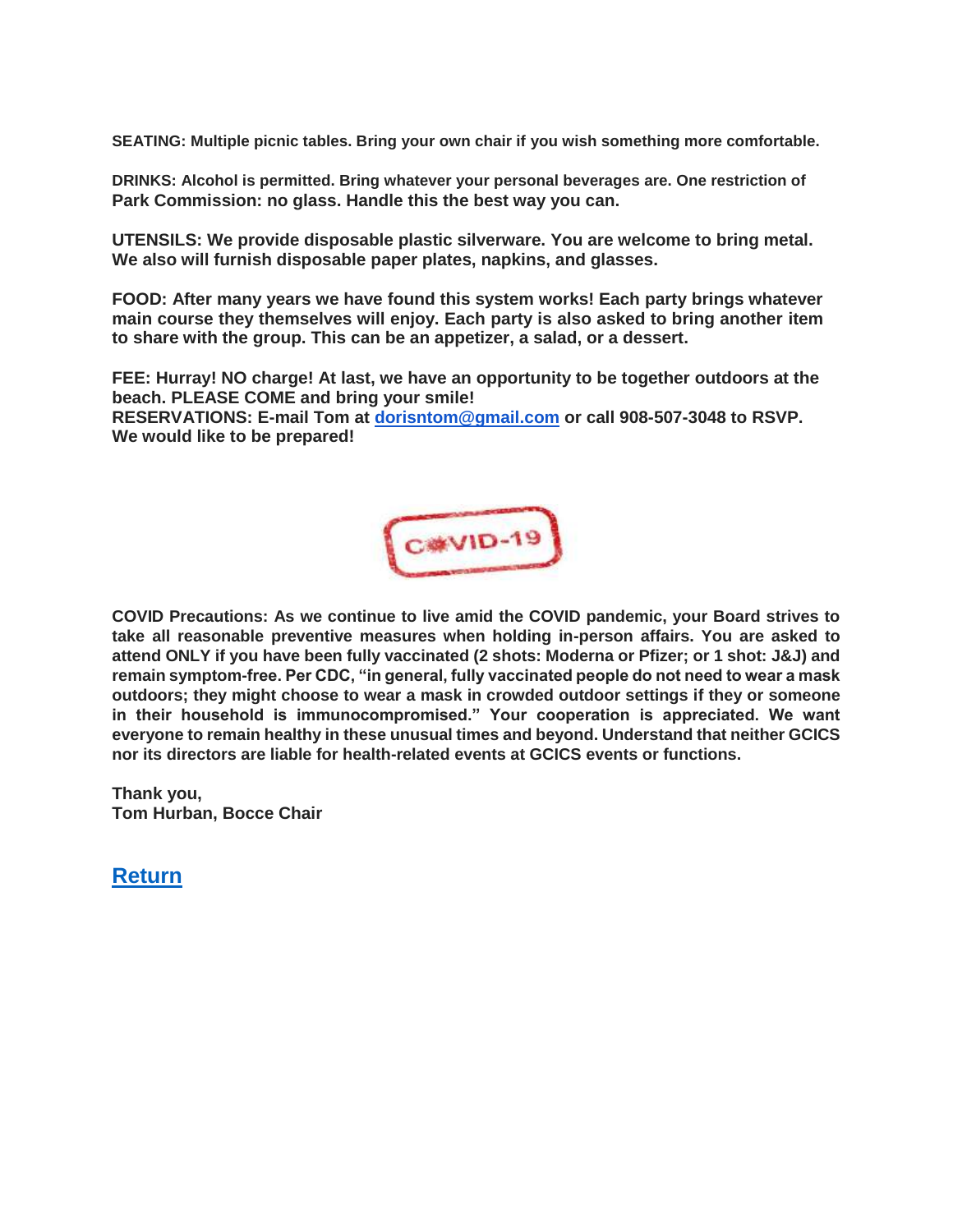## <span id="page-4-0"></span>**ITALIAN BOOK SHELF By Leita Davis**



### **Auntie Poldi and the Sicilian Lions by Mario Giordano Translator: John Brownjohn, Thorndike Press, 2018**

**"On her sixtieth birthday my Auntie Poldi moved to Sicily, intending to drink herself comfortably to death with a sea view." So, her nephew introduces his aunt, a glamorous detective, and the widow of Peppe, a Sicilian gentleman. She wears a black wig and stylish clothes, and scandalizes her neighbors in the village of Torre Archirafi where she finds a villa that pleases her because of its sea view. She befriends young Valentino Candela, who does house repairs for her and introduces her to various characters in the area, some of whom are respectable, others not so much, men she instantly labels as mafiosi. One day she finds Valentino murdered on the beach, shot in the head with a lupara, a sawed-off shotgun popular with mafiosi. Poldi immediately assigns herself the case to find the murderer. Though she mourns her Peppe, Poldi is still one hot pomodoro and soon seduces the smoldering Police Chief Inspector Montana. She finds one lead after another, always a step ahead of Montana who does not appreciate her interference in his case, especially as she finds hidden evidence he did not detect. When he becomes cross with her, she reverts to her favorite formula: "When the chips are down, show plenty of cleavage." Searching the area where Valentino was murdered before he was dragged to the beach, she discovers the skeleton of a young girl in a cistern. She learns from Signora Cocuzza, the local café owner, who the girl's long-ago lover was, but I won't tell you if he was also Valentino's killer.**

**Hilarious, wild and endearingly melancholy at times, Auntie Poldie is the protagonist of a series of adventure mysteries by Mario Giordano. Auntie Poldie and the Vineyards of Etna, Auntie Poldi and the Lost Madonna, … and the Handsome Antonio, … and the Fruits of the Lord, etc. As I mentioned before, I don't read mysteries, but I think I must read all the Auntie Poldi books. [Return](#page-0-1)**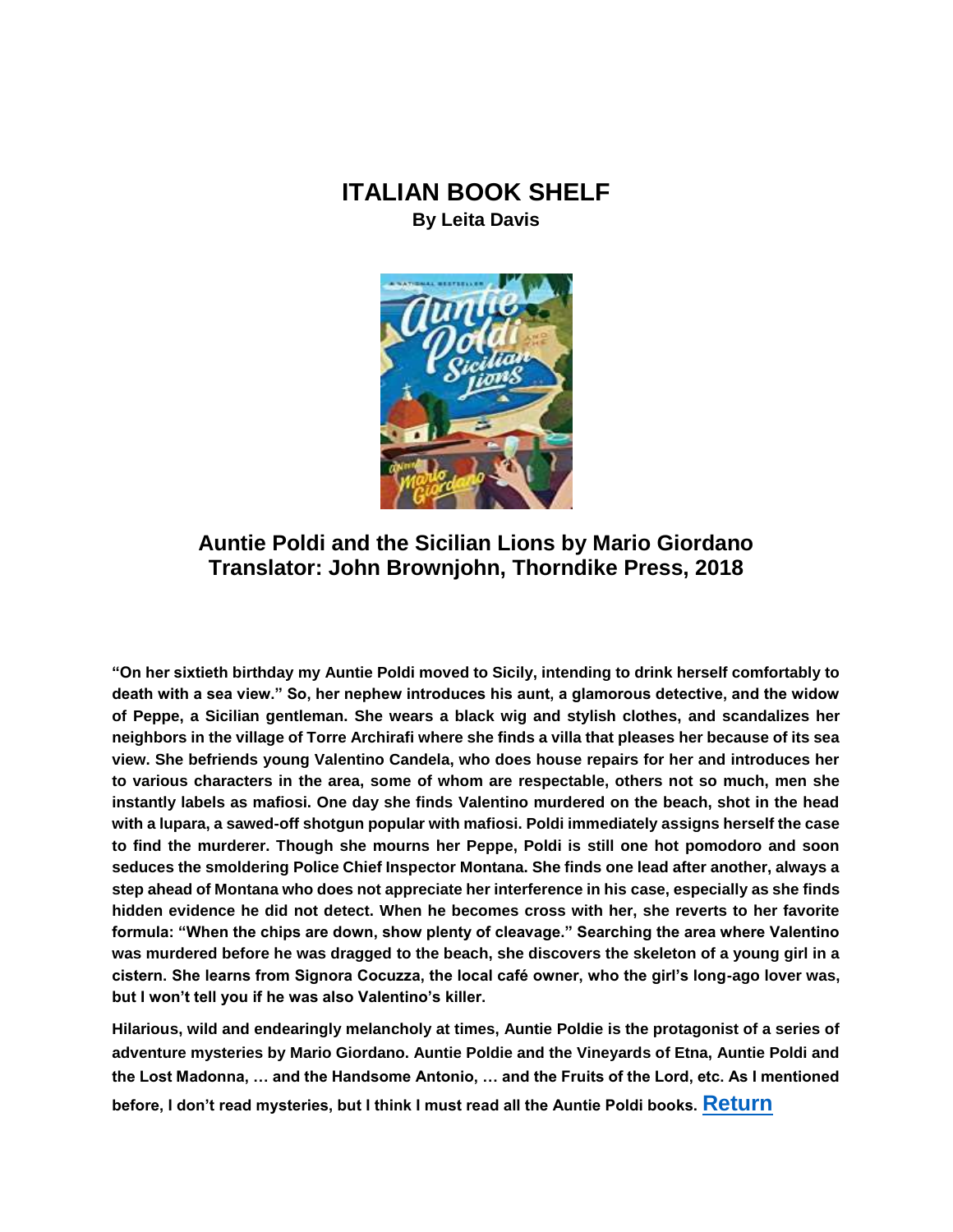## <span id="page-5-0"></span>**REVIEW OF ZOOM TRANSATLANTIC CULTURAL EVENT**

**ITALY, FLORENCE: RENAISSANCE BREEDING GROUNDS GEORGE ARFIELD, SOCIAL & CULTURAL CHAIR**



**Why did Italy in general and Florence in particular provide such a key performance stage for**  the emergence and development of the Renaissance, the movement during the 15<sub><sup>n-16<sub>th</sub></sub></sub></sup> **century that saw Europe leave behind the Middle Ages?**

**Francie Hammond**



**covered much of this far-ranging topic during an international GCICS Zoom conversation session held on October 11. Francie, known to many members as she visits her Sarasota home when not at home in Aci Castello, Sicily, is particularly suited to discuss the topic, having taught in the Department of Defense Dependents Schools (DoDDS) at installations in Japan, Turkey, and Sicily.**

**The richly illustrated two-hour session included a lively Q&A period and covered topics from pictorial art to architecture, literature, and scientific advances. Francie's presentation also featured contributions from her husband, master sculptor Gianni Sessa, whom members might recall as a subject in a previously held Zoom session. We plan to hold similar sessions in the future and welcome speaker suggestions from members. [Return](#page-0-1)**

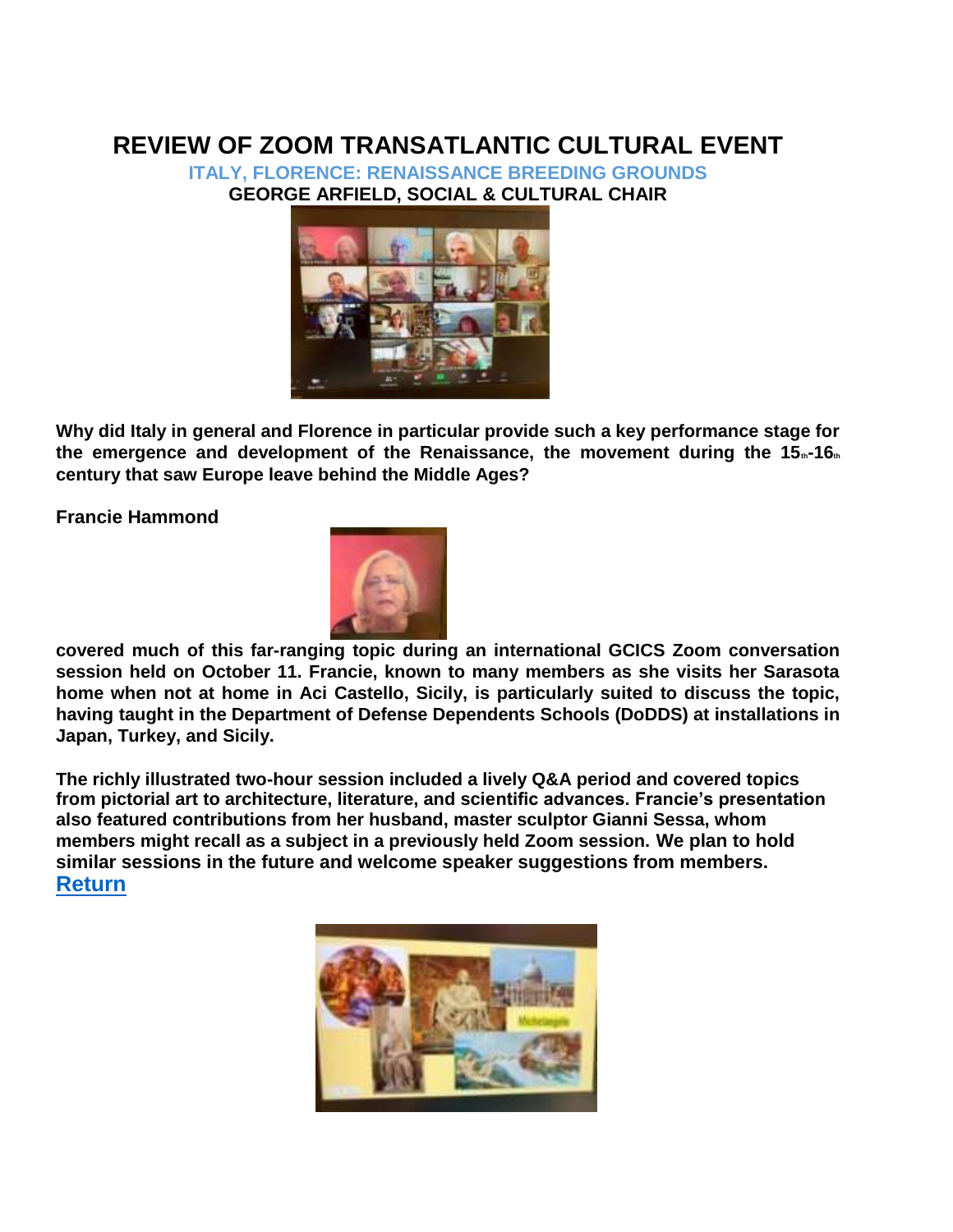## <span id="page-6-0"></span>**"Review of GCICS ITALIAN CULTURAL HERITAGE MONTH WELCOME BACK LUNCHEON" October 23, 2021 Article & Photos by: Ellen Roderick**

**Life changed for GCICS on October 23, 2021. We gathered in person for our first formal event as a Society since the COVID pandemic began in March 2020. And it was well worth the wait. Julie Bondarenko, GCICS President, and yours truly, Ellen Roderick, GCICS Secretary, teamed up to gift you with a memorable luncheon, keynote speaker and ceremony. Permit me to share the highlights.**

**\*67 folks made reservations and 67 attended! That was amazing. We welcomed 59 members, of whom 7 were NEW members, and 8 guests.**

**\*Our 7 new members were: Tony & Edna Di Bianca, Josephine Fontana, Russ & Maria Heifner, Rose Perante, and Phyllis Shonk.**



**Vince Amato**





**Josephine Fontana & Russ & Maria Heifner Edna & Tony DiBianca**



**Diane Quincy & new member Rose Perante**



**Phyllis Shonk**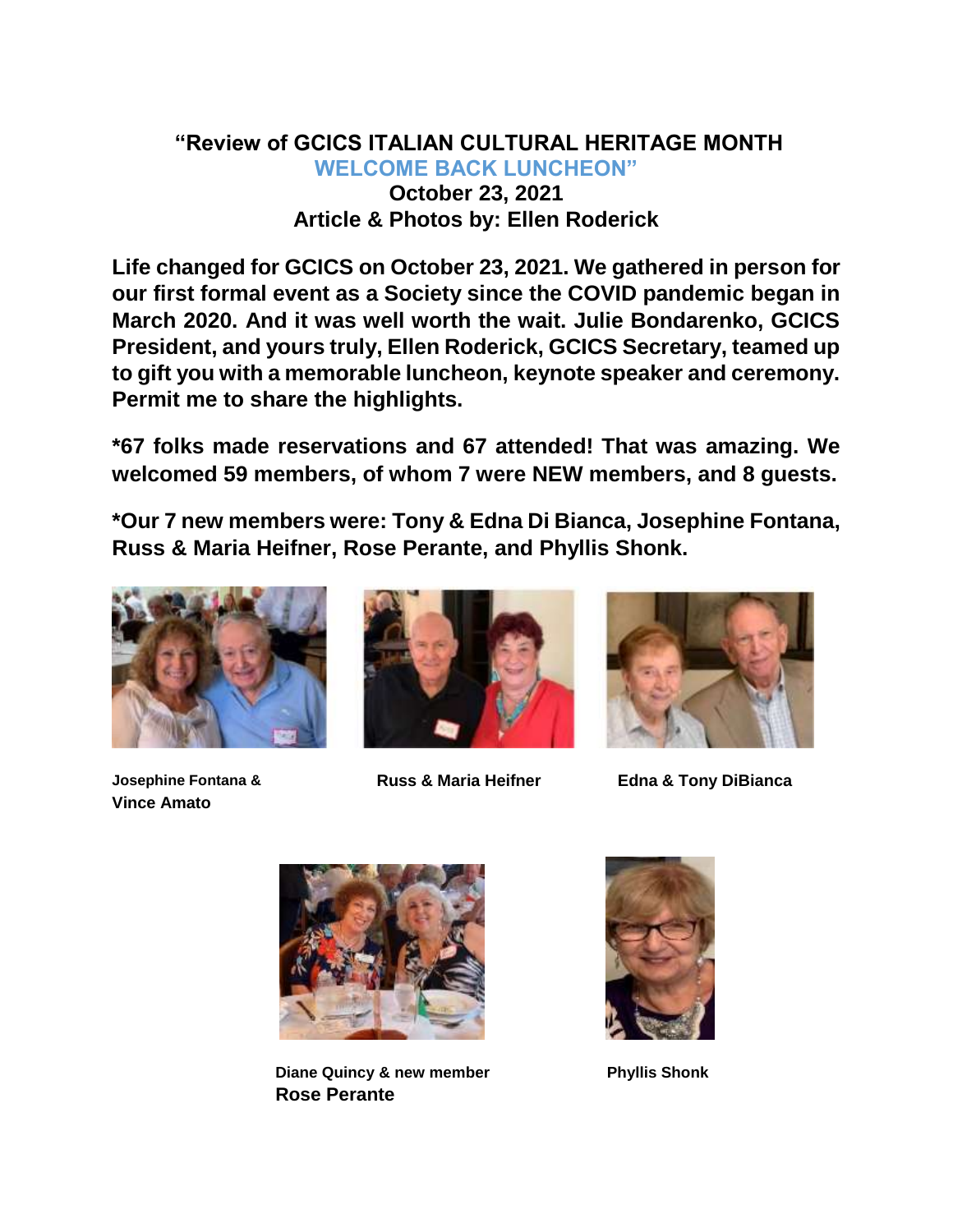**\*Our 8 guests were: Vince Amato, Judy Buffa, Eleanor Coppa, Alessandra De Stefanis, Joyce & Michael Dina, and Magdalena & Neill Dooley.**

**\*Our Honorary Member, Rev. Fausto Stampiglia, S.A.C., Pastor, St. Martha's Parish, Sarasota, was conferred the honor of being named "GCICS 2021 Italian American of the Year." He also served as our keynoter. The Citation for the honor appears below. Father spoke about her childhood, growing up in Rome, Italy, during WWII.**



**\*Mattison's 41 chef and servers did an outstanding job. We dined on appetizers, Caesar salad, penne ala Vodka, a chicken, salmon or paella entrée, mini desserts (delicious), coffee and tea.**

**\*Member feedback: loved having a luncheon rather than brunch. Honoring Father Fausto and listening to him speak about his childhood in Rome was such a special and memorable program. (Note: He received many rounds of applause!)**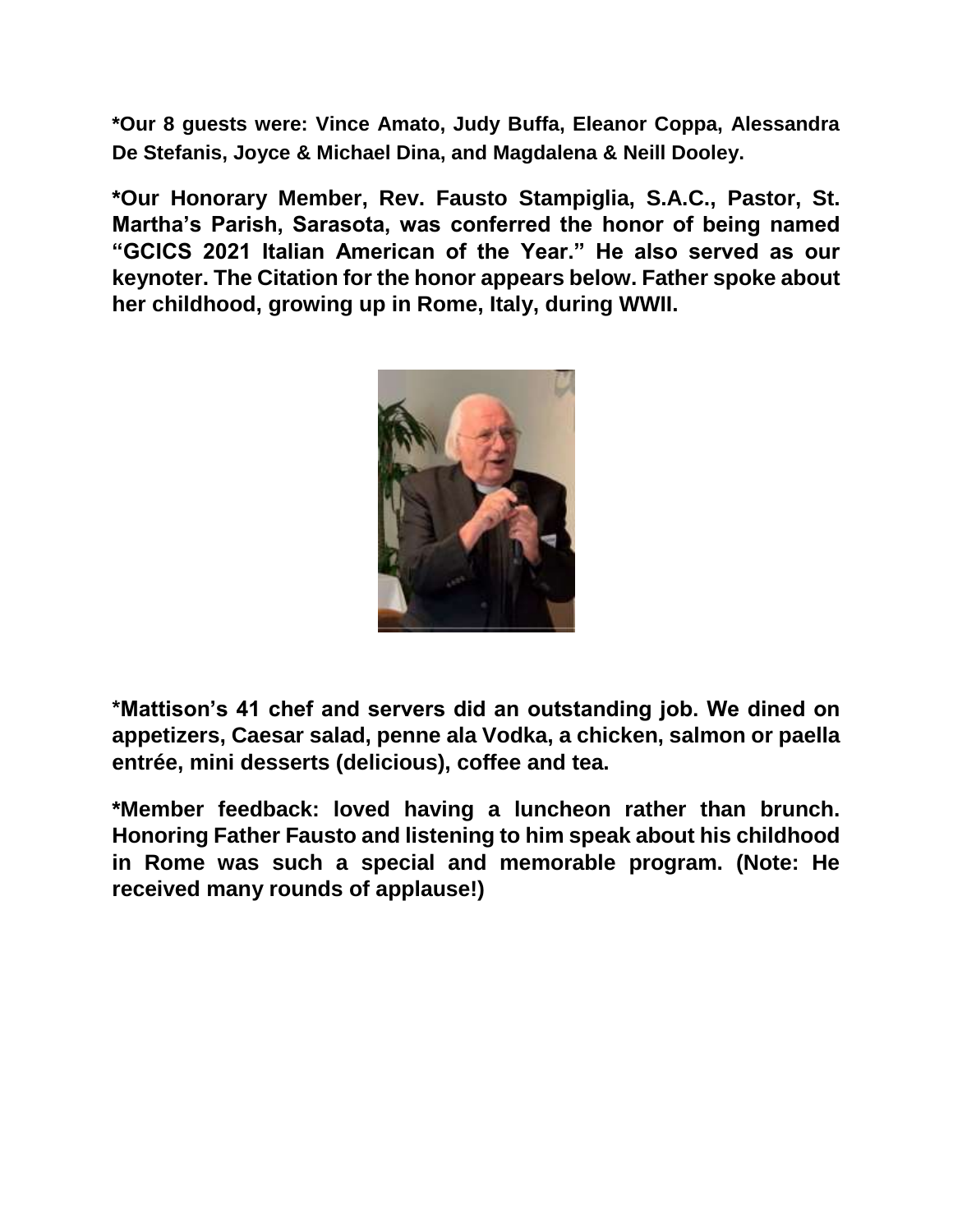**Ellen Roderick wrote and delivered the following introduction for REV. FAUSTO STAMPIGLIA, S.A.C. "GCICS 2021 ITALIAN AMERICAN OF THE YEAR"**

**\*Dateline: Rome, 1935 – a baby boy comes into the world.**

**\*Fast forward 86 years. . .**

**\*Dateline: Sarasota, 2021 – a beloved Sarasota, FL Catholic Pastor is our guest, our speaker, and our honoree this afternoon.**

**\*I am honored to introduce Rev. Father Fausto Stampiglia, Pastor of St. Martha's Catholic Parish in downtown Sarasota.**

**\*Our President, Julie, will be reading the official citation a bit later, recognizing Father Fausto for his accomplishments that have led GCICS to declare him "GCICS 2021 Italian American of the Year."**

**\*Thus, my introduction will not include his incredible accomplishments. Rather, I will speak about his service through the years to Catholics in the USA.**

**\*Born and raised in Rome, Father was ordained as a Pallottine priest in 1960. Just 4 years later, off he traveled to East Harlem, NY where he served for 10 years as associate and then pastor of St. Ann's Catholic Church.**

**\*A key asset was that he was fluent in Spanish. He attended the Berlitz school to master the English language.**

**\*His next assignments were in upstate NY at St. Rita's (an Italian parish) & Sacred Heart (a French parish). From the frigid winters of the north, Father was transferred to the Sunshine state; he found himself as Pastor of St. Joseph's Church in Port St. Joe in the FL Panhandle.**

**\*But not for long, because, in 1975, a new diocese was forming: the Catholic Diocese of Pensacola-Tallahassee.**

**\*Soon thereafter, he found himself as Director of Permanent Diaconate/Pastoral Institute and Episcopal Vicar for rural ministry. During that time, he founded four parishes in the FL Panhandle.**

**\*In the early 80's, Father joined the St. Petersburg Diocese, followed by a brief stay in Texas.**

**\*With the founding of the Diocese of Venice in 1984 (of which Sarasota is a part), Father came to our Gulf Coast and has remained ever since.**

**\*He holds the distinction of being the only priest in the USA to have established the Permanent Diaconate Program in three dioceses: Pensacola, St. Petersburg, and Venice.**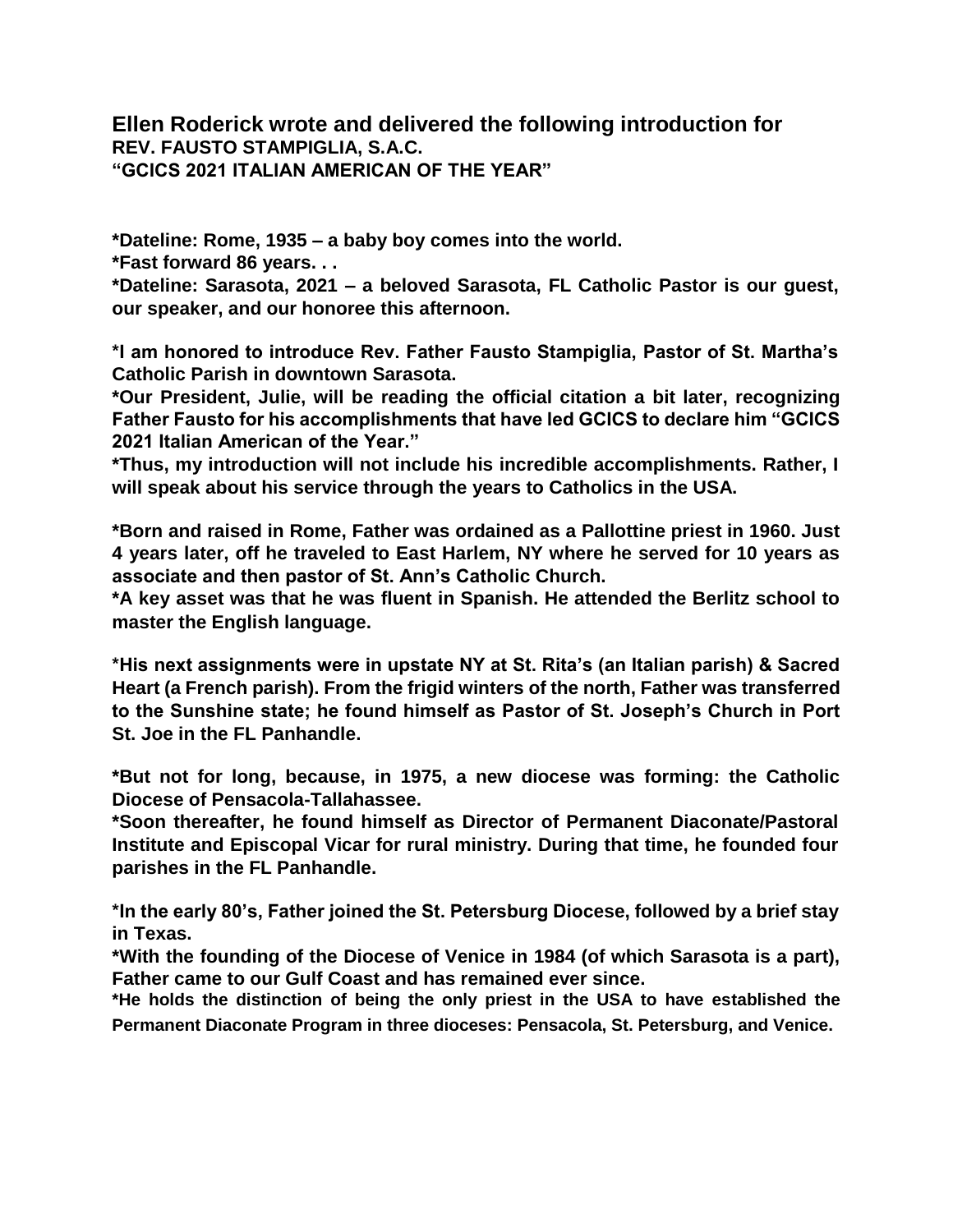**\*30 years ago, Father was installed as St. Martha's Pastor where he remains to this day and is beloved by the members of his parish. You will learn about his accomplishments at St. Martha's when Julie presents the award.**

**\*I must share with you his educational credentials:**

**\*Bachelor's Degree – Philosophy & Theology, Gregorian University, Rome \*M.S. – Psychology, Fordham University, NYC \*Doctorate – Theology, St. Thomas Aquinas, Rome**

**\*Without further ado, ladies and gentlemen, please join me in welcoming the Rev. Father Fausto Stampiglia, who will share remarks about his Italian heritage. Father. . .**

## **THE FOLLOWING CITATION FOR REV. FAUSTO STAMPIGLIA, S.A.C. "GCICS 2021 ITALIAN AMERICAN OF THE YEAR", was written by Ellen Roderick & delivered by Julie Bondarenko**

**\*It has been 11 years since GCICS last recognized an "Italian American of the Year." This is an important event for our Society, and the Board is pleased that so many of you have joined in this celebration to honor Father Fausto.**

**\*Soon after its founding, GCICS established the "GCICS Italian American of the Year Recognition." The Society was eager to honor a Gulf Coast resident who has made major contributions to the welfare of the men, women, and children of Manatee or Sarasota County, or both. That person must be of Italian American ancestry.**

**\*I am pleased to report that the Board of Directors was unanimous in its selection of Father Fausto as our 2021 recipient.**

**\*It is an honor to share Father's major contributions to our Gulf Coast citizens. As the 30-year Pastor of St. Martha's Catholic Parish in downtown Sarasota, and as a leader in the faith community of Manatee/Sarasota, Father has founded important institutions and has been a leader in his assistance to the poor of our area.**

**\*Under Father's leadership, two new schools were built for the children of Sarasota and Manatee: St. Martha Catholic School & St. Mary Academy – located at Fruitville & McIntosh. St. Martha's is a Pre-K through 8th grade school while St. Mary's is a school for special-needs children, ages 5 to 15.**

**\*Under Father's leadership, diverse communities have "found a home" at St. Martha's for years. . .. three examples are Latinos, Vietnamese, and those who have been followers of the Latin Rite in the Catholic Church.**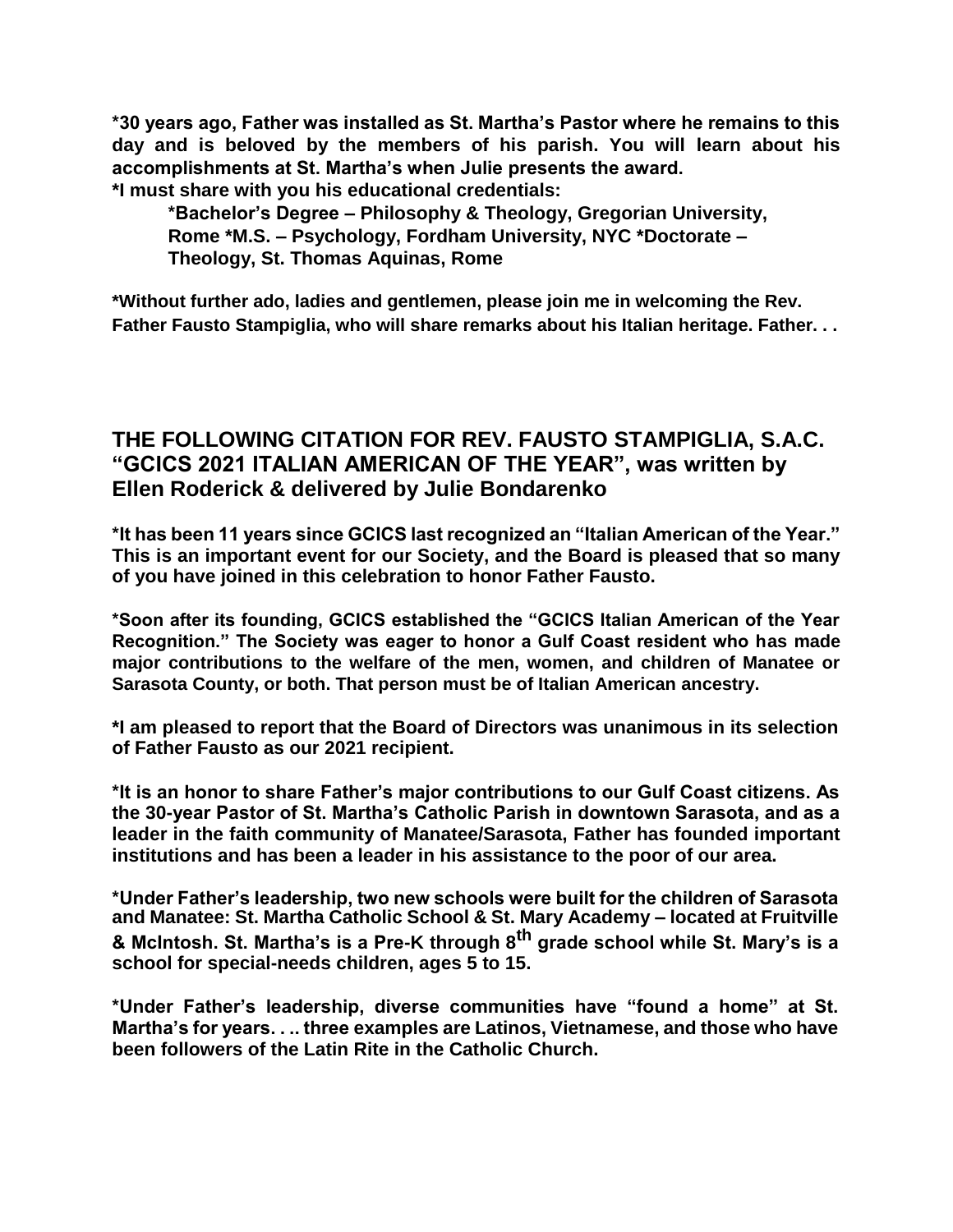**\*Under Father's leadership, two parishes were spun off from St. Martha's. . .Father played a key role in the founding of St. Jude's Parish on 17th St. and Christ the King Parish just north of the Gulf Gate area. St. Jude's welcomes all but has a particular focus on the Latino community. Christ the King is for those who wish to worship in the Latin Rite.**

**\*Under Father's leadership, the parish has worked closely with other Sarasota churches and with the Diocese of Venice on local outreach. Three examples are:**

- **1. Bethesda House: a drop-in community center that provides services to persons with HIV/AIDS.**
- **2. Jail Ministry: serving those in the Sarasota County Jail; both priests and lay ministers support the spiritual needs of those incarcerated.**
- **3. Caritas: a community outreach effort of five downtown churches to provide support to Sarasota residents in acute financial need.**

**\*And finally, under Father's leadership, he has brought together numerous faith communities to recognize and celebrate UNITY and INCLUSION. . .**

- **1. Each January, Christian Unity is celebrated with a black church in greater Sarasota, inviting their choir to perform and holding a Southern barbecue dinner catered by a company in Newtown.**
- **2. Each March, the Feast of Abraham is celebrated in which members of the Islamic Community, the Jewish Community, and St. Martha's parishioners break bread together in a show of unity, mutual respect, and understanding.**

**\*These are key highlights of Father Fausto's extensive contributions to the Sarasota and Manatee faith communities. I know you will join me in a round of applause as we thank Father for being such an inspirational leader in our world today.**



**Dr. Ellen Roderick, Rev.Fausto Stampiglia S.A.C., President Julie Bondarenko**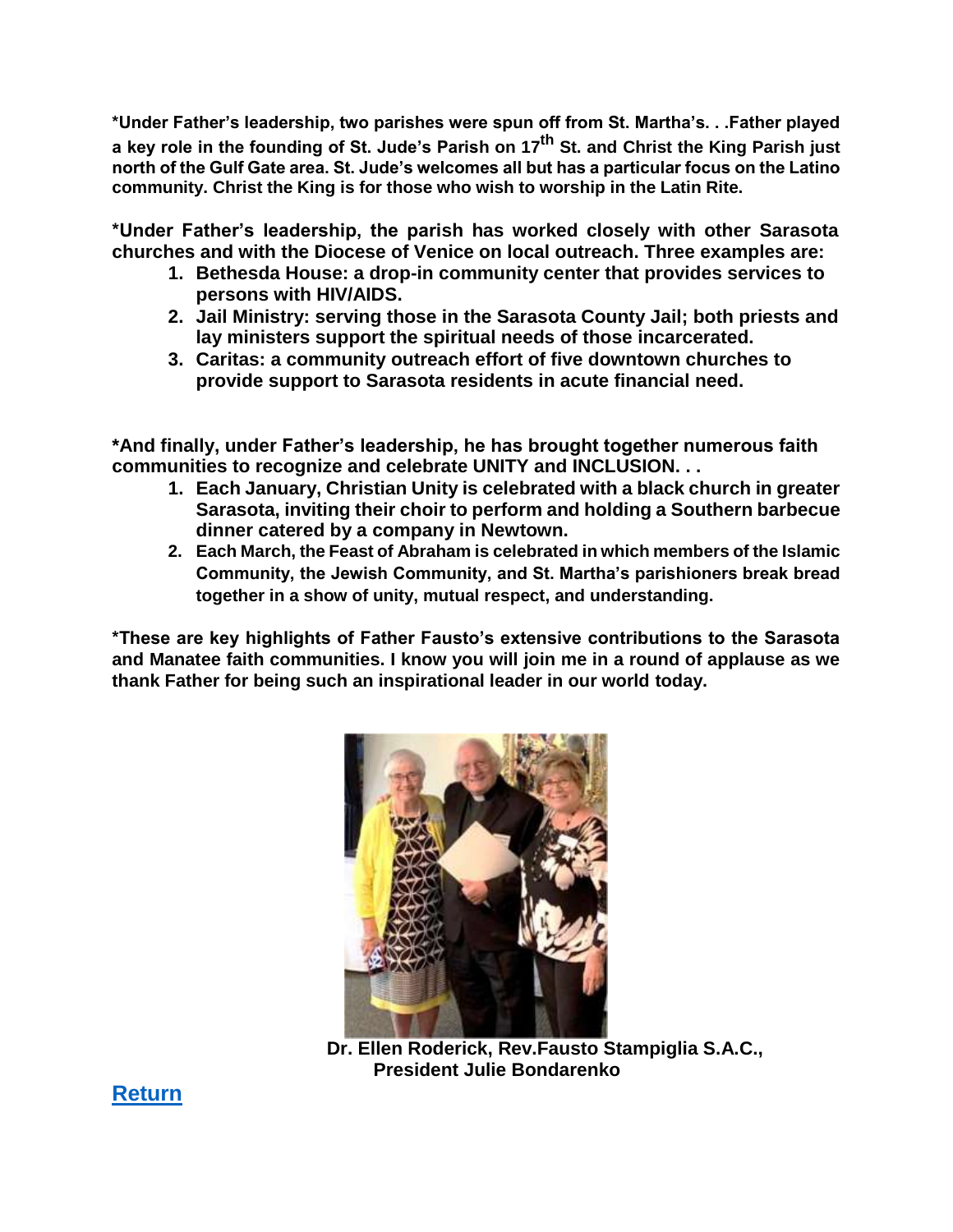## **HOLIDAY PARTY**

<span id="page-11-0"></span>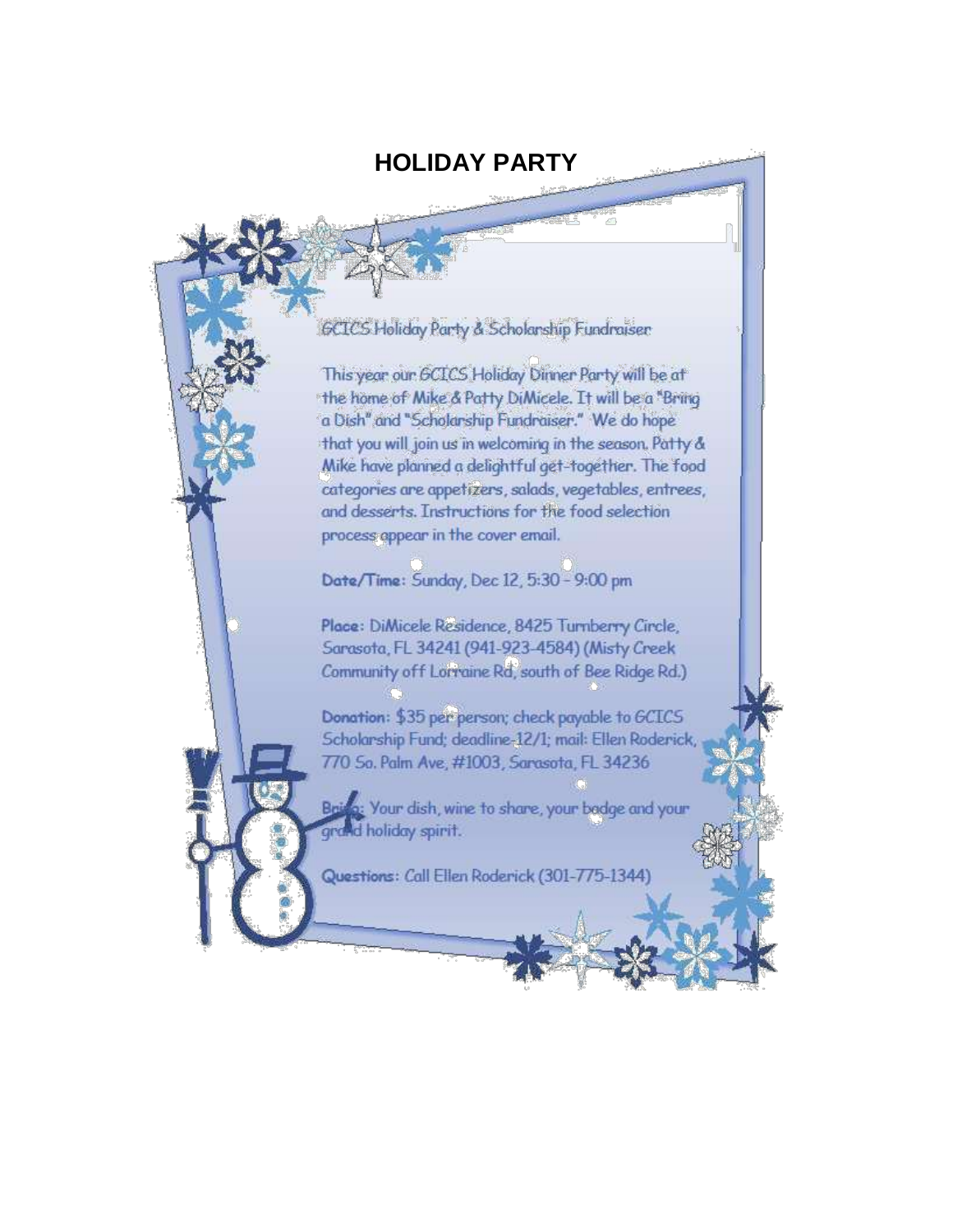# **HOLIDAY PARTY**



**Dear GCICS Members,**

**Attached is your invitation to our traditional GCICS Holiday/Christmas Dinner Party** & **Scholarship Fundraiser (12/12/21). The details are below and in the attachment. We are handling the "bring a dish" system differently this year. Here is the process:**

**Once you have decided to attend, please take 2 steps:**

- **1. Send a check (\$35 donation for each person, whether a member or guest) payable to GCICS Scholarship Fund, to Dr. Ellen Roderick, 770 So. Palm Ave, #1003, Sarasota, FL 34236, providing name(s).**
- **2. E-mail Pam Arfield (pamarfield3@gmail.com) with your 1st & 2nd choice of what you would like to bring; please be very detailed on what these choices are; and include your phone number in the email. Pam will contact you to discuss and confirm.**

**We are trying this new sign-up system rather than assigning food categories via the alphabet so that we may have a greater variety of dishes. I hope you understand. The categories are as follows:**

- **1. Appetizers**
- **2. Dinner Starter Salads (non-pasta)**
- **3. Dinner Pasta Salads**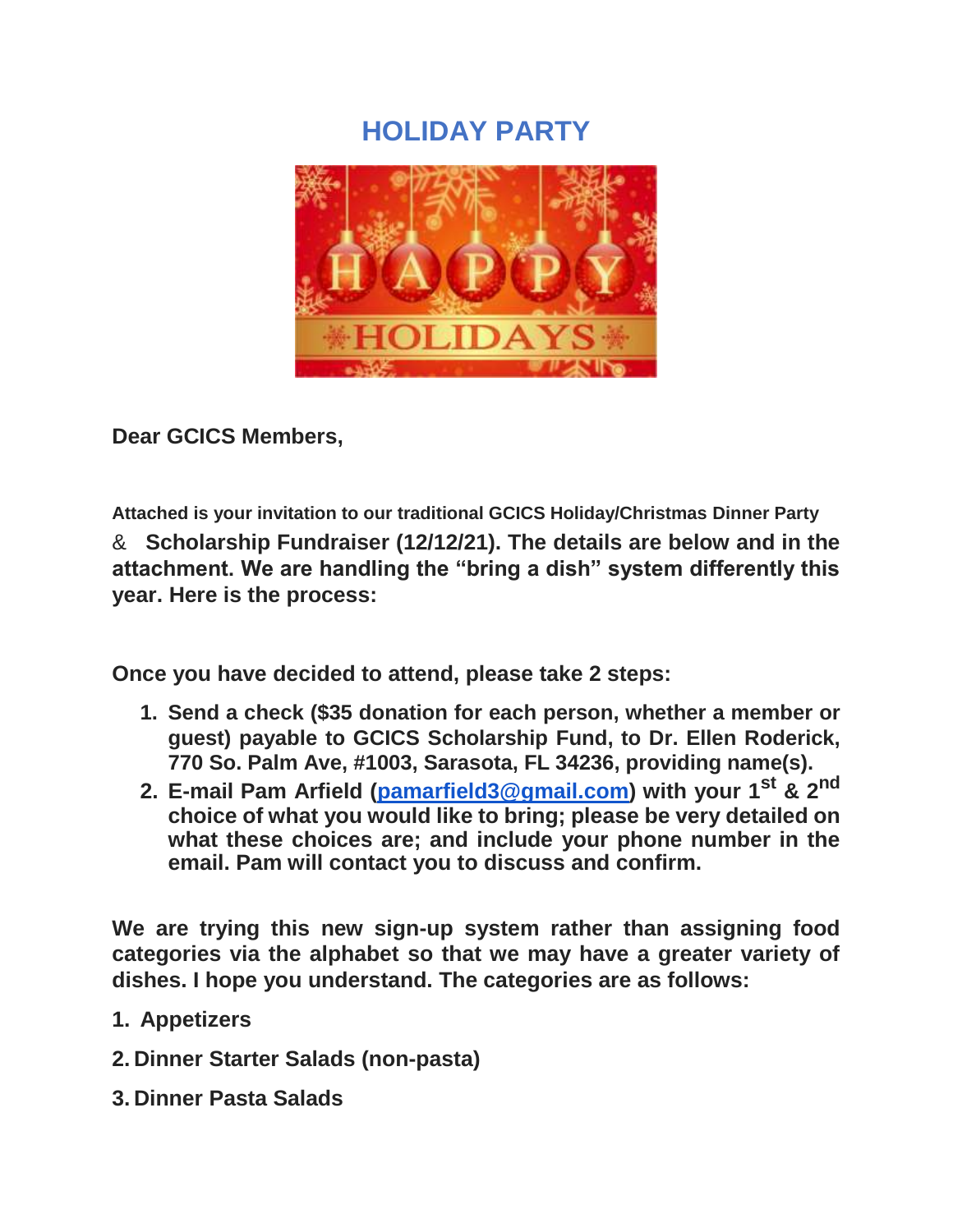**4. Dinner Veggies**

**5. Dinner Entrees: meat, fish, pastas**

**6. Desserts**

**Date/Time: Sunday, Dec 12, 2021, 5:30 - 9:00 pm**

**Location: Mike and Patty DiMicele's home, 8425 Turnberry Circle, Sarasota, FL 34241**

**No. of Attendees: 50-55**

**Donation: \$35 from each member and guest.**

**Bring: Your dish, wine to share, badge, and holiday spirit.**

**Deadline for Checks: In my mailbox by 12/1/21 please.**

**Deadline for Signing up for a Dish: e-mail Pam ASAP after deciding you will attend.**

**COVID Precaution: As we continue to live with the COVID pandemic, your Board strives to take all reasonable preventive measures when holding in-person affairs. You are asked to attend ONLY if you have been fully vaccinated (2 shots: Moderna or Pfizer; or 1 shot: J&J) and remain symptom-free. We want everyone to remain healthy. Understand that neither GCICS nor its directors are liable for health-related events at GCICS events or functions.**

**We look forward to welcoming you.**

**Ellen Roderick**

**GCICS Secretary**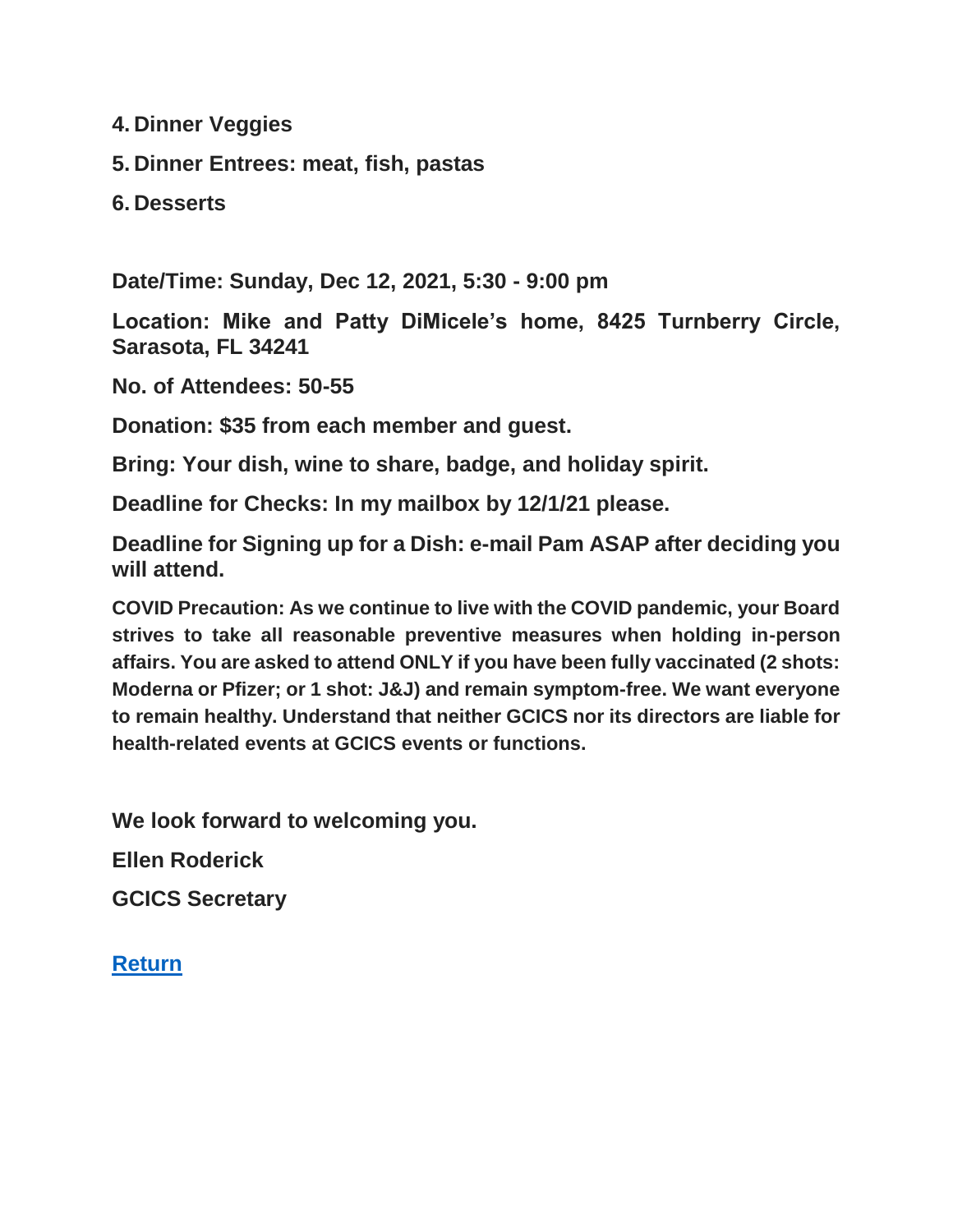## <span id="page-14-0"></span>**GULF COAST ITALIAN CULTURE SOCIETY, INC.**

## **SAVE THE DATES 10/24/21**



**\*11/7/21 (Sun) "GCICS Welcome Back Picnic" @ North Jetty Park, Nokomis, 12:30-4:30 pm; bring your own main course & a side dish to share.**

**\*12/12/21 (Sun) "GCICS Holiday/Christmas Dinner Party & Scholarship Fundraiser" @ Patty & Mike Di Micele's home, Misty Creek, Sarasota; 5:30-9:00 pm; potluck along with fundraiser (\$35 pp that goes directly into Scholarship Fund).**

**\*1/14/22 (Fri) "GCICS Annual Meeting/Luncheon/Town Hall/Cultural Lecture"** @ **Del Webb Community Facility, Lakewood Ranch; 11:30-2:00 pm; no cost to members; lecture by member Gordon Bloom on Italian American Enrico Fermi (1901-1954).**

**\*2/19/22 (Sat) "GCICS Bocce Invitational VI" @ The Cascades, Sarasota; practice time: 12-12:45 pm; tournament: 1:00-4:00 pm; party: 4:30-8:30 pm.**

**\*3/1/22 (Shrove Tues) "GCICS Mardi Gras & Scholarship Fundraiser" @ Linda Ahern & Rich Potts' home, Perida Golf & CC, Bradenton; 5:30-9:00 pm; potluck along with fundraiser.**

**\*3/20/22 (Sun) "St. Joseph's Feast Day Celebration Luncheon" @ Café Baci; details later.**

**\*4/9/22 (Sat) "Scholarship Festa Luncheon"; time & location to be announced. [Return](#page-0-1)**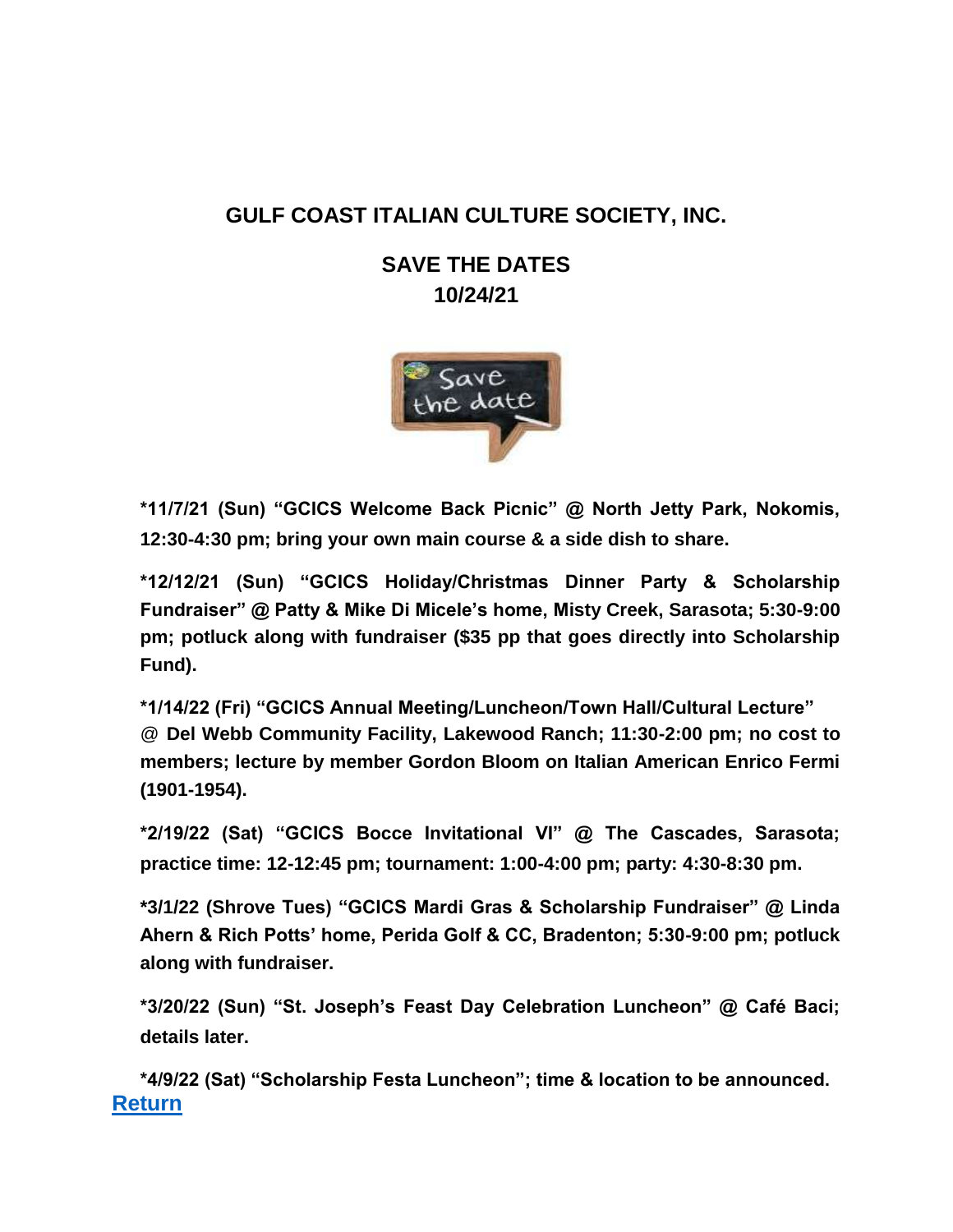

# **Dues Renewal**

<span id="page-15-0"></span>**Dear GCICS Members,**

**It is time to renew your GCICS membership. Because our Fiscal Year begins on Oct 1, 2021, we are collecting dues commencing today, Aug 15th. Individual membership is \$35 and family membership is \$60. The GCICS Membership Renewal Form is attached for sending dues and perhaps a scholarship donation. Please print the form and send it with your check to the address shown on the form. We do welcome scholarship donations. If you are unable to print the form, simply put the information on a piece of paper. The deadline is Nov 30, 2021.**

**Do's & Don'ts – PLEASE. . .**

- **1. Mail your dues/scholarship donation to: GCICS, P.O. Box 2591, Sarasota, FL 34230.**
- **2. Do not give your dues/scholarship donation to another member and ask him/her to include it in his/her check. This has created problems in the past.**
- **3. Honor the deadline date of Nov 30, 2021.**
- **4. Do not include your dues/scholarship donation in a check that includes payment for an event. This has created problems in the past.**
- **5. Let me know if you decide NOT to renew so that I will no longer send reminders to you.**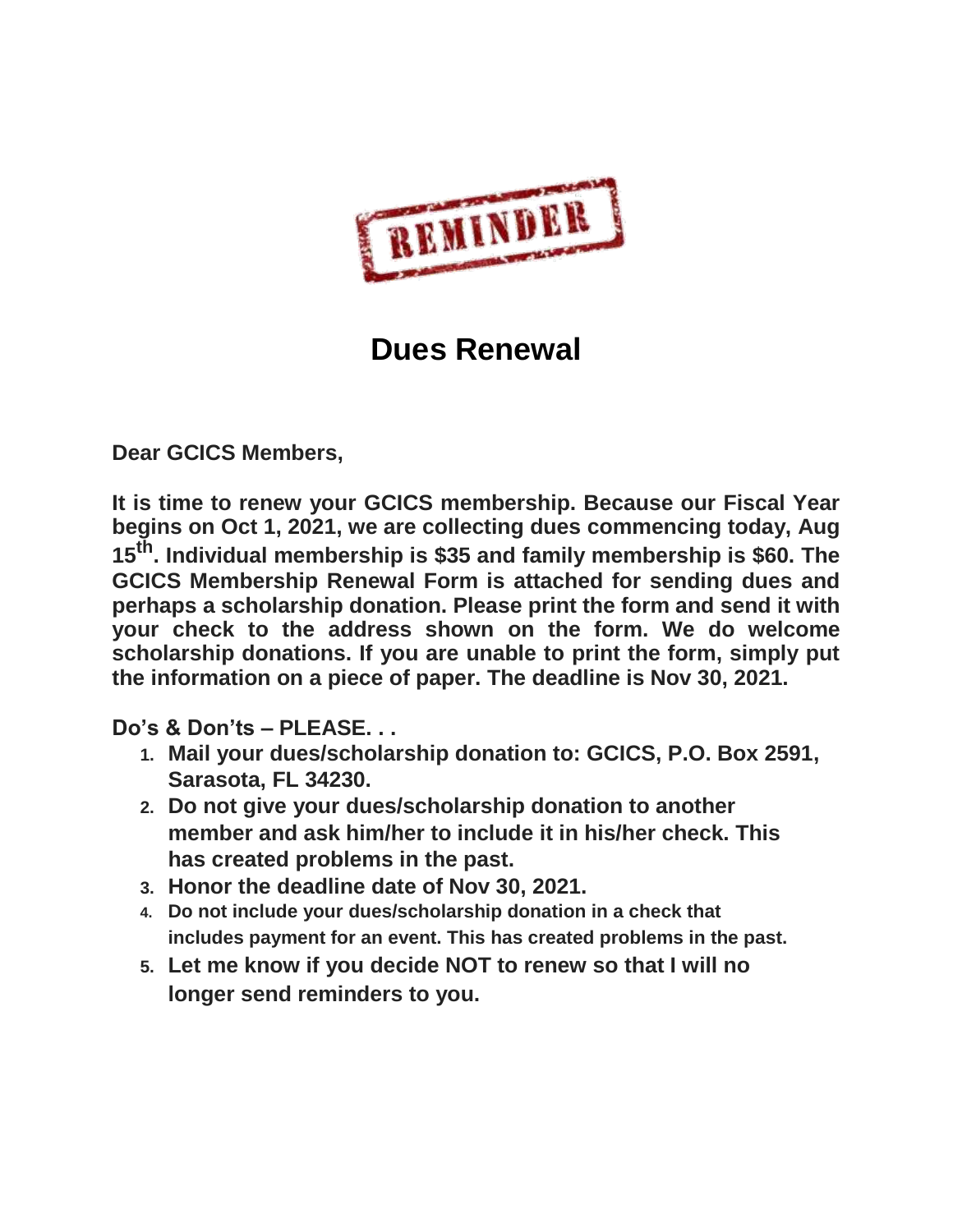# **GCICS RENEWAL FORM**

### **10/1/2021 - 9/30/2022**

#### **DEAR MEMBERS,**

**Membership covers the fiscal year that begins on October 1 of one year and ends on September 30 of the next year. If you initially joined GCICS on or after March 1, 2021, your membership is automatically extended through September 30, 2022. Dues must be received no later than November 30, 2021.**

❑**Individual Membership (\$35)** ❑ **Family Membership (\$60)**

❑**Donation to Scholarship Fund**

**Select One: BOOSTER** ❑**\$20-\$49 DONOR** ❑ **\$50-\$99**

**PATRON** ❑**\$100-\$249 SPONSOR** ❑**\$250-\$499 ANGEL** ❑**\$500-\$999 BENEFACTOR** ❑**\$1000+**

**\_\_\_\_\_\_\_\_\_\_\_\_\_\_\_\_\_\_\_\_\_\_\_\_\_\_\_\_\_\_\_\_\_\_\_\_\_\_\_\_\_\_\_\_\_\_\_\_\_\_\_\_\_\_\_\_\_\_\_\_\_\_\_\_\_\_\_\_\_\_\_\_\_**

**\_\_\_\_\_\_\_\_\_\_\_\_\_\_\_\_\_\_\_\_\_\_\_\_\_\_\_\_\_\_\_\_\_\_\_\_\_\_\_\_\_\_\_\_\_\_\_\_\_\_\_\_\_\_\_\_\_\_\_\_\_\_\_\_\_\_\_\_\_\_\_\_\_**

**\_\_\_\_\_\_\_\_\_\_\_\_\_\_\_\_\_\_\_\_\_\_\_\_\_\_\_\_\_\_\_\_\_\_\_\_\_\_\_\_\_\_\_\_\_\_\_\_\_\_\_\_\_\_\_\_\_\_\_\_\_\_\_\_\_\_\_\_\_\_\_\_\_**

**\_\_\_\_\_\_\_\_\_\_\_\_\_\_\_\_\_\_\_\_\_\_\_\_\_\_\_\_\_\_\_\_\_\_\_\_\_\_\_\_\_\_\_\_\_\_\_\_\_\_\_\_\_\_\_\_\_\_\_\_\_\_\_\_\_\_\_\_\_\_\_\_\_**

|     |  |  | <b>Membership Amount \$</b> |  |  |  |
|-----|--|--|-----------------------------|--|--|--|
| - - |  |  |                             |  |  |  |

| <b>Scholarship Amount</b> |  |
|---------------------------|--|
|---------------------------|--|

**Total Enclosed \$\_\_\_\_\_\_\_\_\_\_\_\_\_**

**Name(s)**

**Street Address**

**City, State, Zip**

**Phone E-Mail Address**

**Areas of special interest & personal talents you would like to share with the group**

**\_\_\_\_\_\_\_\_\_\_\_\_\_\_\_\_\_\_\_\_\_\_\_\_\_\_\_\_\_\_\_\_\_\_\_\_\_\_\_\_\_\_\_\_\_\_\_\_\_\_\_\_\_\_\_\_\_\_\_\_\_\_\_\_\_\_\_\_\_\_\_\_\_**

**\_\_\_\_\_\_\_\_\_\_\_\_\_\_\_\_\_\_\_\_\_\_\_\_\_\_\_\_\_\_\_\_\_\_\_\_\_\_\_\_\_\_\_\_\_\_\_\_\_\_\_\_\_\_\_\_\_\_\_\_\_\_\_\_\_\_\_\_\_\_\_\_\_** Signature: **Example 20 and 20 and 20 and 20 and 20 and 20 and 20 and 20 and 20 and 20 and 20 and 20 and 20 and 20 and 20 and 20 and 20 and 20 and 20 and 20 and 20 and 20 and 20 and 20 and 20 and 20 and 20 and 20 and 20 and** 

**Please write "Membership" in lower left corner of your envelope & mail completed form and check to GCICS, PO Box 2591, Sarasota, FL 34230**

**The Gulf Coast Italian Culture Society, Inc. (GCICS) is an IRS recognized Sec. 501(c) (3) tax exempt organization and a FL registered charity. A COPY OF THE OFFICIAL REGISTRATION AND FINANCIAL INFORMATION MAY BE OBTAINED FROM THE DIVISION OF CONSUMER SERVICES BY CALLING 1-800-435-7352 TOLL FREE WITHIN THE STATE. REGISTRATION DOES NOT IMPLY ENDORSEMENT, APPROVAL OR RECOMMENDATION BY THE STATE. The registration number of GCICS is: CH7166. It receives 100% of each contribution.**